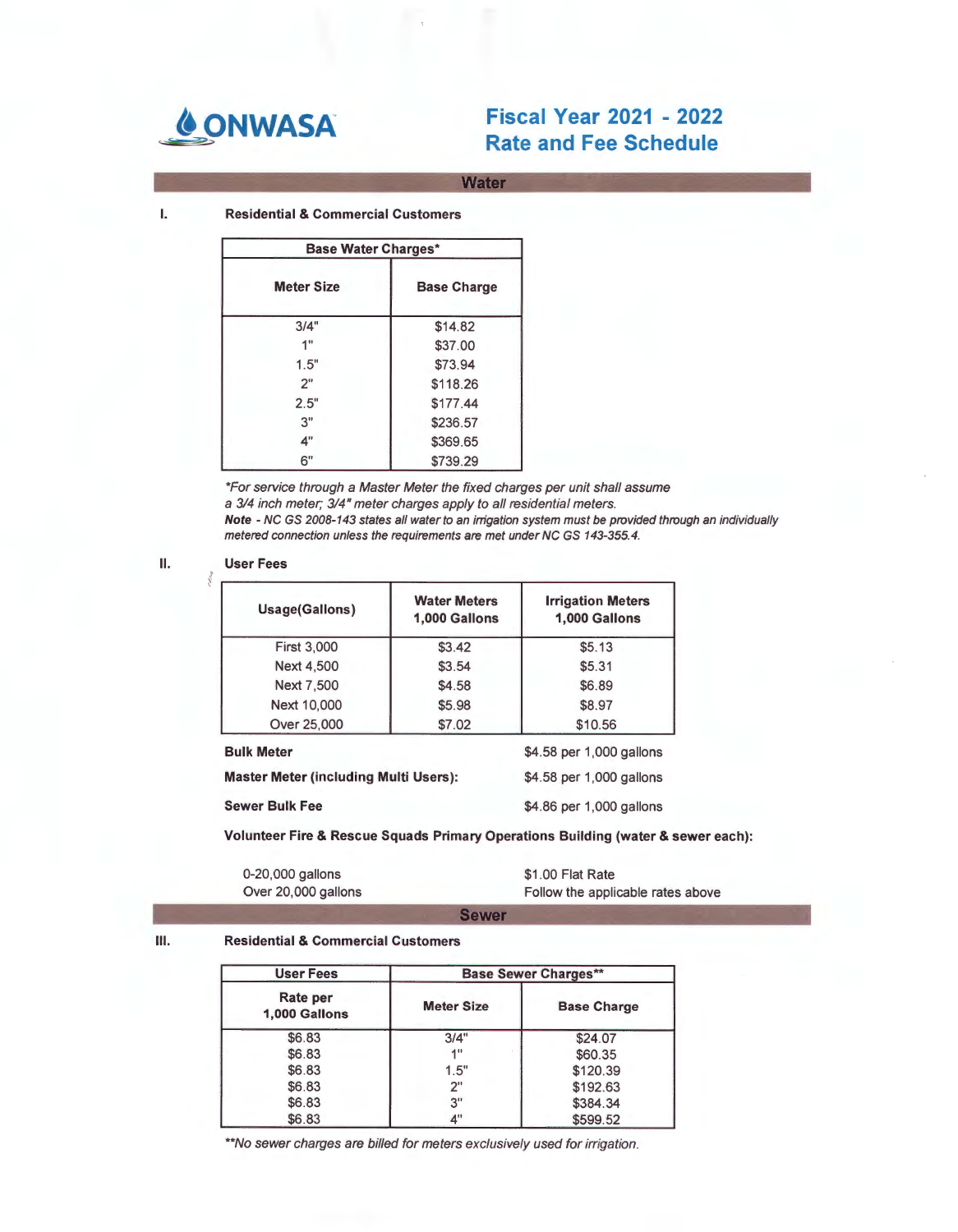# **Water & Sewer**

#### **IV. Tap Installation Fees**

| Water               |                      |
|---------------------|----------------------|
| <b>Tap Size</b>     | Fee                  |
| 3/4 x 5/8 tap       | \$950.00             |
| 1"                  | \$1,165.00           |
| 1-1/2" & above      | \$650 + Materials    |
| <b>Sewer</b>        |                      |
| <b>Tap Size</b>     | Fee                  |
| 4" Residential Only | $$1,000 + Materials$ |

#### **V. System Development Fees**

| <b>Meter Size</b> | Water     | <b>Sewer</b> |
|-------------------|-----------|--------------|
| 3/4"              | \$2,032   | \$3,700      |
| 4 <sup>H</sup>    | \$3,386   | \$6,167      |
| 1.5"              | \$6,773   | \$12,333     |
| 2"                | \$10,836  | \$19,733     |
| 3"                | \$21,672  | \$39,467     |
| 4"                | \$33,863  | \$61,667     |
| 6"                | \$67,725  | \$123,333    |
| 8"                | \$108,360 | \$197,333    |
| 10"               | \$162,540 | \$283.667    |

#### **VI. Water or Sewer Tap Inspection Fees**

| On site less than 4 hours during a work day | \$150.00 | Per Site Per Customer |
|---------------------------------------------|----------|-----------------------|
| On site more than 4 hours during a work day | \$300.00 | Per Site Per Customer |

# **VII. Private Utility Billing (Water/Wastewater)**

| <b>Administrative Set Up Fee</b>            | \$1,000.00         |
|---------------------------------------------|--------------------|
| Per Account                                 | \$3.00             |
| Administrative Fee- Rate Changes & Mailings | \$250.00 Plus Cost |

## **VIII. Deposits**

| <b>Meter Size</b> | <b>Deposit for Water</b> | <b>Deposit for Sewer</b> |
|-------------------|--------------------------|--------------------------|
| 3/4"              | \$100                    | \$100                    |
| 4 11              | \$200                    | \$200                    |
| 1.5"              | \$340                    | \$340                    |
| 2"                | \$490                    | \$490                    |
| 3"                | \$1,080                  | \$1,080                  |
| 4"                | \$1,370                  | \$1,370                  |
| 6"                | \$2,740                  | \$2,740                  |
| 8"                | \$4,925                  | \$4,925                  |
| 10"               | \$7,685                  | \$7,685                  |
| 12"               | \$9,680                  | \$9,680                  |

Standing Deposits(Contractors & Realtors) 3/4" Hydrant Meter Assembly 3" Hydrant Meter Assembly

\$500.00 \$500.00 \$1 ,500.00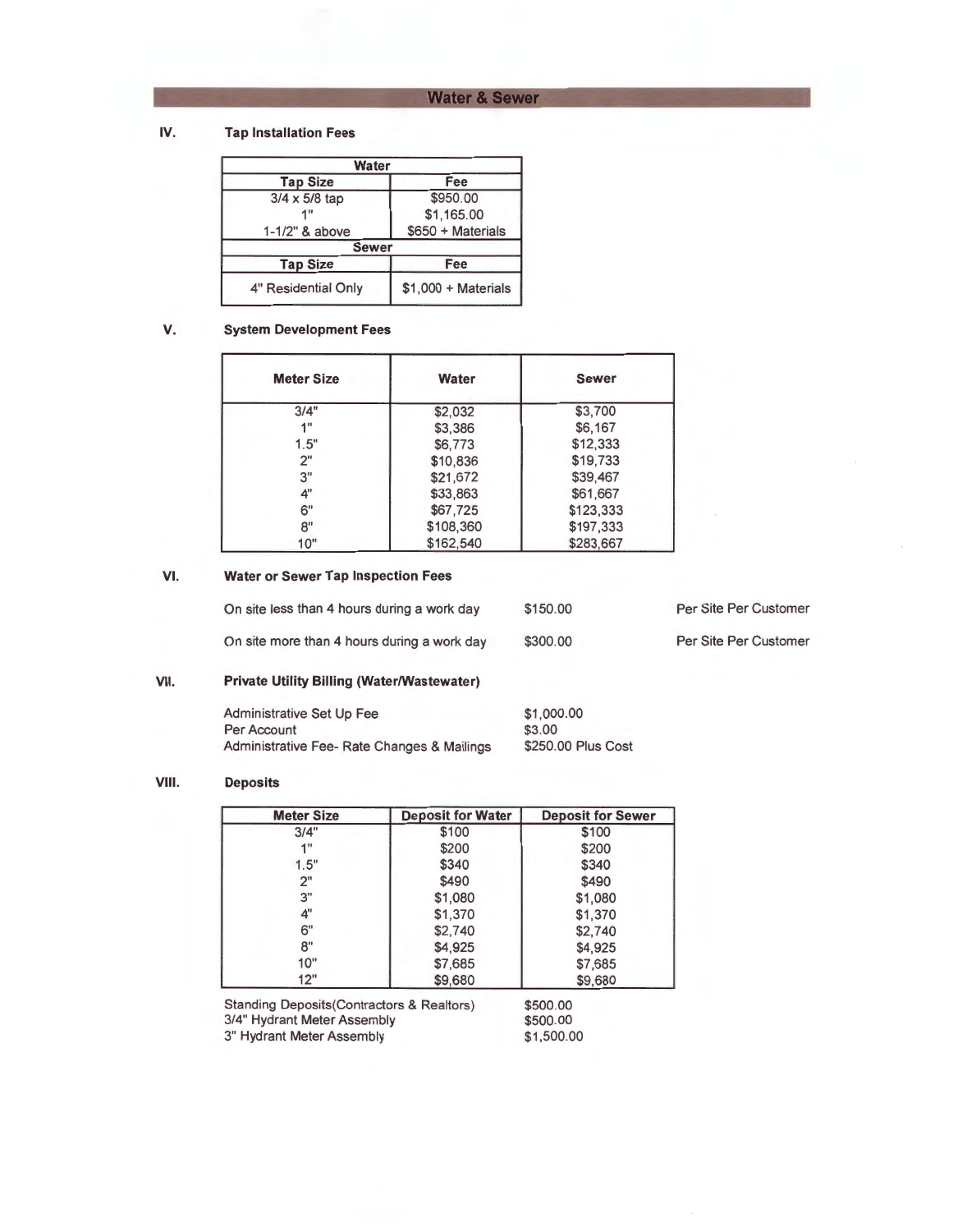# **Water & Sewer - Continued**

IX.

| <b>Miscellaneous Charges</b>                                                                                                                    |                                                                                                                              |
|-------------------------------------------------------------------------------------------------------------------------------------------------|------------------------------------------------------------------------------------------------------------------------------|
| <b>Administrative Service Fee</b>                                                                                                               | \$40.00                                                                                                                      |
| Service Call Fee                                                                                                                                | \$50.00 per account (1st visit per account<br>per year is at no charge - Does not apply<br>to reconnect after disconnection) |
| <b>Manual Meter-Read Fee</b>                                                                                                                    | \$50.00 per manual read                                                                                                      |
| <b>Credit Letters/Property</b>                                                                                                                  | \$5.00                                                                                                                       |
| <b>Connect Fee</b>                                                                                                                              | \$35.00                                                                                                                      |
| Non-Payment Fee                                                                                                                                 | \$60.00                                                                                                                      |
| Late Fee                                                                                                                                        | \$6.00 up to \$120.00 balance due<br>\$6.00 + 5% of balance due > \$120.00<br>assessed 25th day from statement date          |
| Lock Replacement Fee                                                                                                                            | \$6.00                                                                                                                       |
| <b>Meter Test</b>                                                                                                                               | \$65.00                                                                                                                      |
| After Hours, Weekends and Holidays Service Call<br>After 4:00 pm until 7:00 pm<br>After 7:00 pm                                                 | \$55.00<br>\$175.00                                                                                                          |
| <b>Landlord Transfer Fee</b>                                                                                                                    | \$20.00                                                                                                                      |
| Inspection fee prior to start of service:<br>1st Visit<br>Every visit after the 1st                                                             | No Charge (Residential & Commercial)<br>\$60.00                                                                              |
| Plan Review Fee of Developer's Project Plans<br>Plans with main extension(s)<br>Plans with main extension(s)<br>Plans with no main extension(s) | \$150,00 more than 100 lots<br>\$100,00 less than 100 lots<br>\$50.00                                                        |
| <b>Hydrant Flow Test Data</b>                                                                                                                   | \$75.00 per test                                                                                                             |
| Flush/Fill/Chlorinate                                                                                                                           | \$3.75 per 1,000 gallons                                                                                                     |
| Plat Review Fee of Developer's Project Plans<br>1st Review<br>Every review after the 1st                                                        | No Charge<br>\$50.00                                                                                                         |
| Tampering Fees - Meters, Water and Sewer Lines, Backflow Devices, Cross Connections, Water                                                      | and Sewer Mains, Hydrants, Manholes and Unauthorized Sewer Dumping                                                           |
| Residential<br>Commercial<br>Mains, Hydrants & Unauthorized Dumping                                                                             | \$150.00 per occurrence<br>\$525.00 per occurrence<br>\$1,050.00 per occurrence                                              |
| <b>Backflow Inspection Fee</b><br>1st Visit<br>Every visit after the 1st                                                                        | No Charge (Residential & Commercial)<br>\$60.00 (each time Residential & Commercial)                                         |
| Hydrant Meter Test for damaged meters                                                                                                           | \$100.00 plus cost of replacement parts                                                                                      |
| <b>Meter Relocation Fee</b><br>No new tap required<br>New tap required                                                                          | \$300.00 plus cost of materials<br>\$950.00                                                                                  |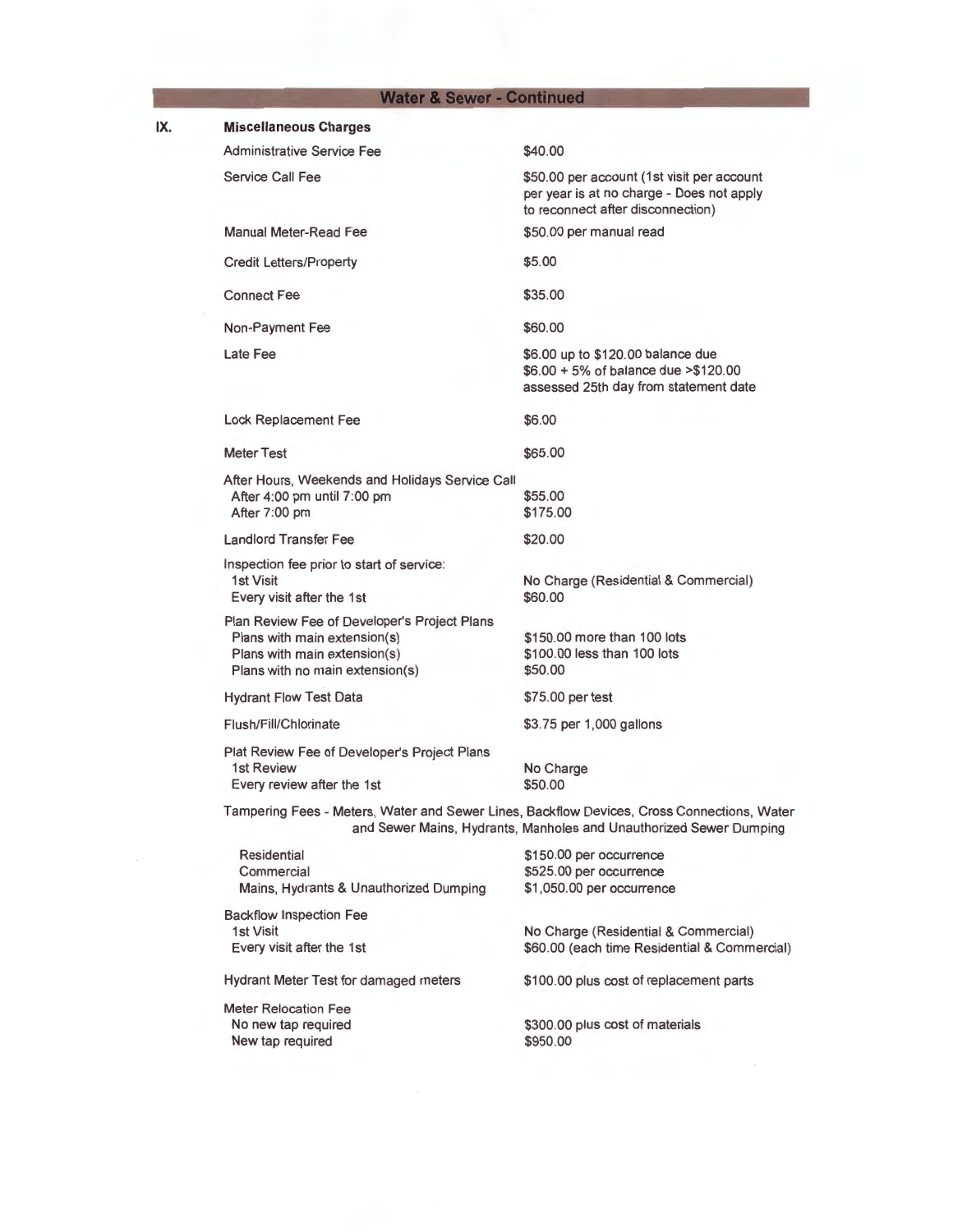## **Water & Sewer - Continued**

# **X. Administrative Fees**

| <b>Returned Payment</b> | \$25.00 each    |
|-------------------------|-----------------|
| Copies (8 1/2 x 11)     | \$0.10 per page |
| Customer List           | \$0.10 per name |

#### **XI. Administrative Fees** - **Continued**

Monthly Fire Connection Charge (Sprinkler Head)

| 1" sprinkler connection     | \$40.00 per month  |
|-----------------------------|--------------------|
| 1 1/2" sprinkler connection | \$45.00 per month  |
| 2" sprinkler connection     | \$50.00 per month  |
| 4" sprinkler connection     | \$60.00 per month  |
| 6" sprinkler connection     | \$80.00 per month  |
| 8" sprinkler connection     | \$150.00 per month |
| 10" sprinkler connection    | \$300.00 per month |
| 12" sprinkler connection    | \$450.00 per month |
|                             |                    |

#### **XII. Map Fees**

| Size            | Color/Ortho | <b>B/W/TOPO</b> | <b>Property Lines</b> |
|-----------------|-------------|-----------------|-----------------------|
| $8.5 \times 11$ | \$5.00      | \$3.00          | \$2.00                |
| $11 \times 17$  | \$8.00      | \$5.00          | \$2.00                |
| $24 \times 36$  | \$20.00     | \$10.00         | \$6.00                |
| $36 \times 48$  | \$25.00     | \$15.00         | <b>CR NN</b><br>UU.UU |

# **XIII. Service/Repair Fees**

#### **Materials:**

Pipe and accessories will be charged out at the cost listed on the most current Onslow Water and Sewer Authority Inventory Sheet on file.

#### **Equipment Cost Per Hour:**

| Excavator                                 | \$36.06         |
|-------------------------------------------|-----------------|
| <b>Trailer Equipment</b>                  | \$16.71         |
| Dump Truck (325 HP) (320HF <sup>2</sup> ) | \$72.05         |
| Trencher (>85 HP)                         | \$29.53         |
| Backhoe (>95 HP)                          | \$43.46         |
| Line Truck (210 HP)                       | \$27.55         |
| Pickup (130 HP)                           | \$12.78         |
| Pump (>60 HP)                             | \$27.45         |
| <b>Light Tower</b>                        | \$11.11         |
| <b>Asphalt Roller</b>                     | \$12.67         |
| Sewer Vac-Tron                            | \$85.10         |
| Sewer Jetter (>100 HP)                    | \$150.00        |
| Sewer Jet/Vac Combo Truck                 | \$375.00        |
| Main Line Camera Equipment                | \$6.00 per foot |
| Sewer Lateral Camera Equipment            | \$3.00 per foot |
|                                           |                 |

Surface restorations-gravel, soil/erosion control \$150.00

Sewer Boring Charge-tased on contract price per foot

Rental charges for additional equipment (if needed) will be charged at the rate **ONWASA** is paying to rent the equipment plus a 2% administrative fee.